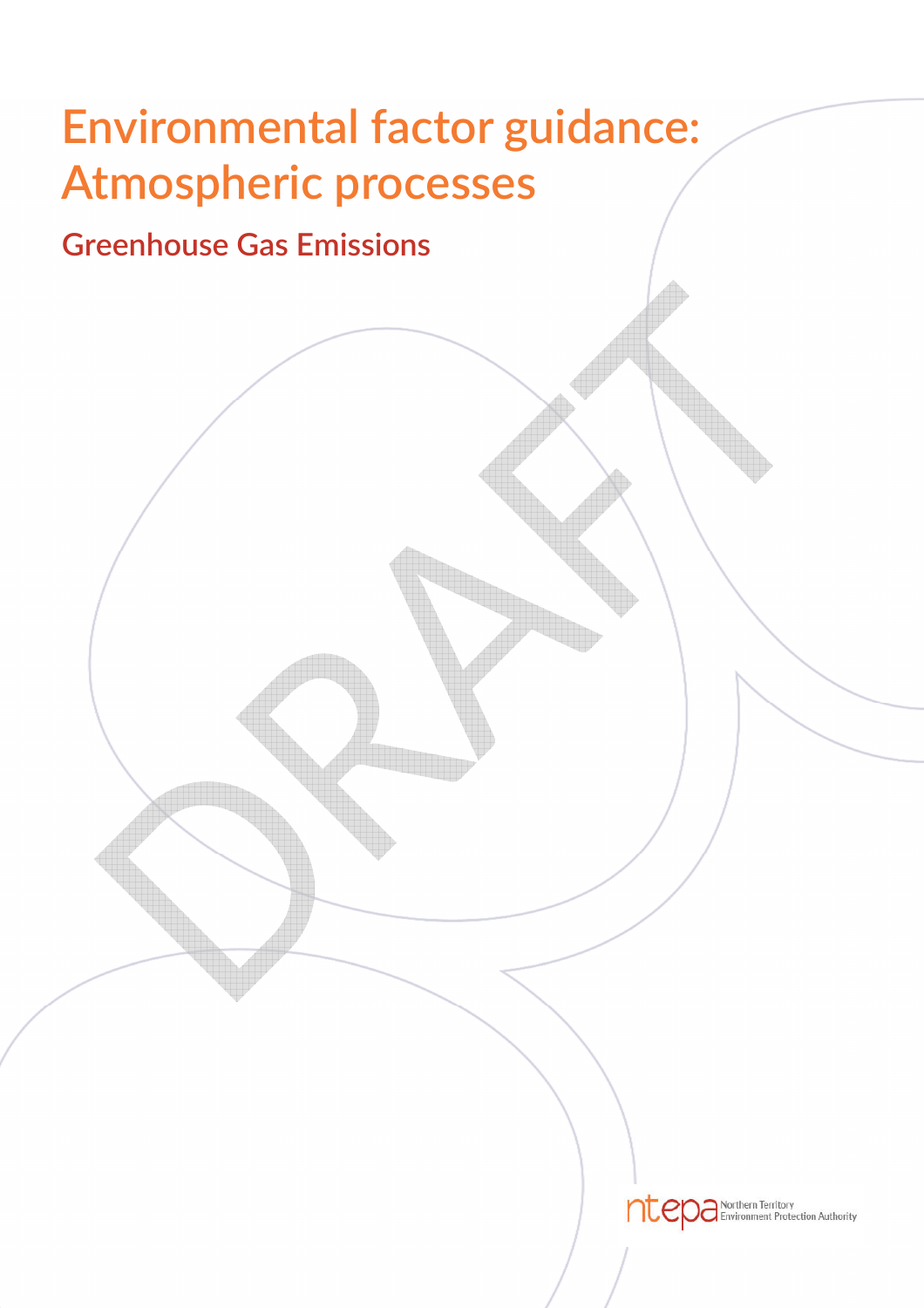| Document title         | Environmental factor guidance: Atmospheric processes         |  |
|------------------------|--------------------------------------------------------------|--|
| <b>Contact details</b> | Northern Territory Environment Protection Authority (NT EPA) |  |
| <b>Approved by</b>     | Not approved - development draft                             |  |
| Date approved          | Not approved - development draft                             |  |
| <b>Document review</b> | 3 years                                                      |  |
| TRM number             | NTEPA2019/0141-032~0009                                      |  |

| <b>Version</b> | <b>Date</b> | <b>Author</b> | <b>Changes made</b>    |  |
|----------------|-------------|---------------|------------------------|--|
| 0.1            | 17 May 2022 | NT EPA        | Draft for consultation |  |
|                |             |               |                        |  |
|                |             |               |                        |  |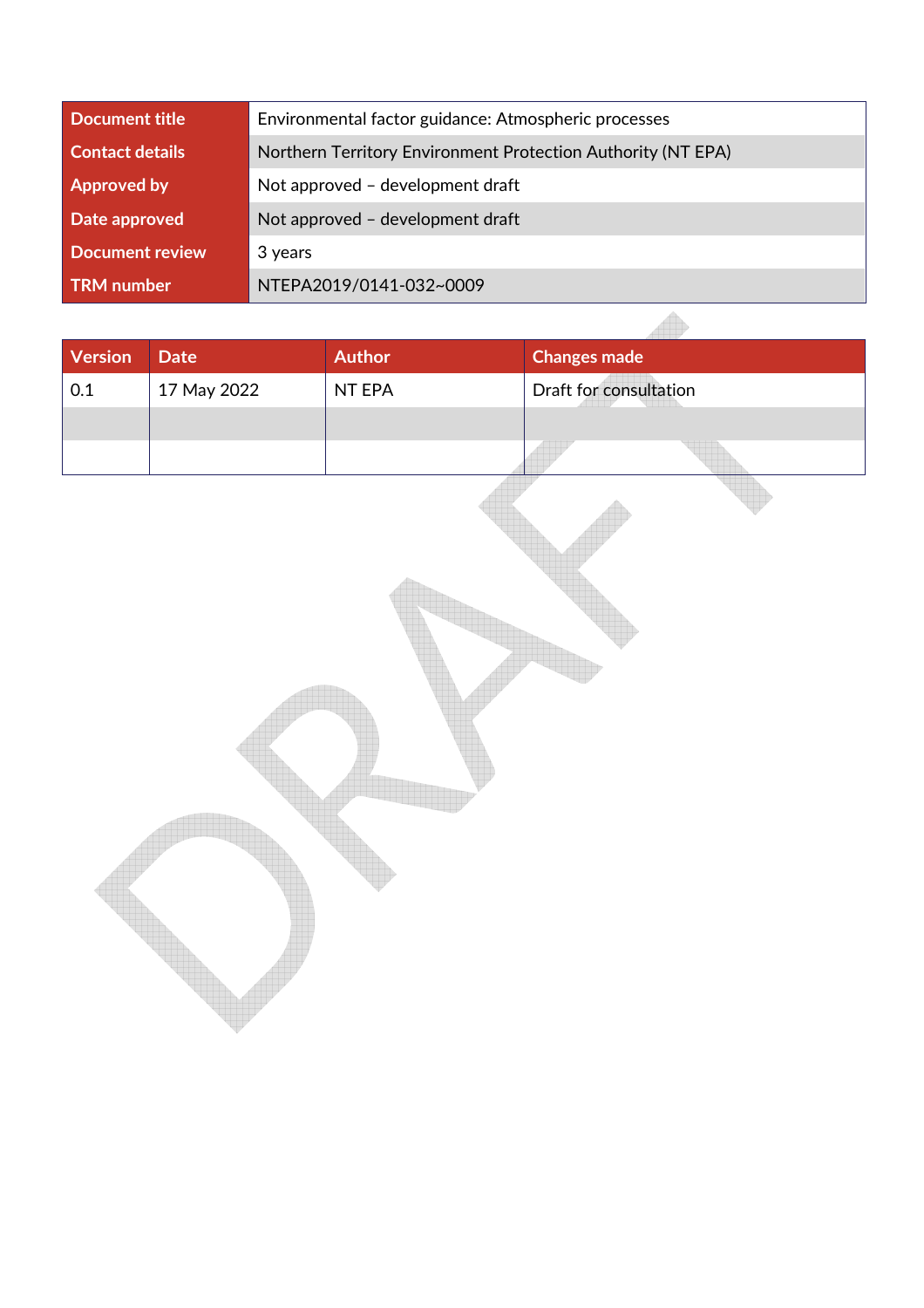# **Contents**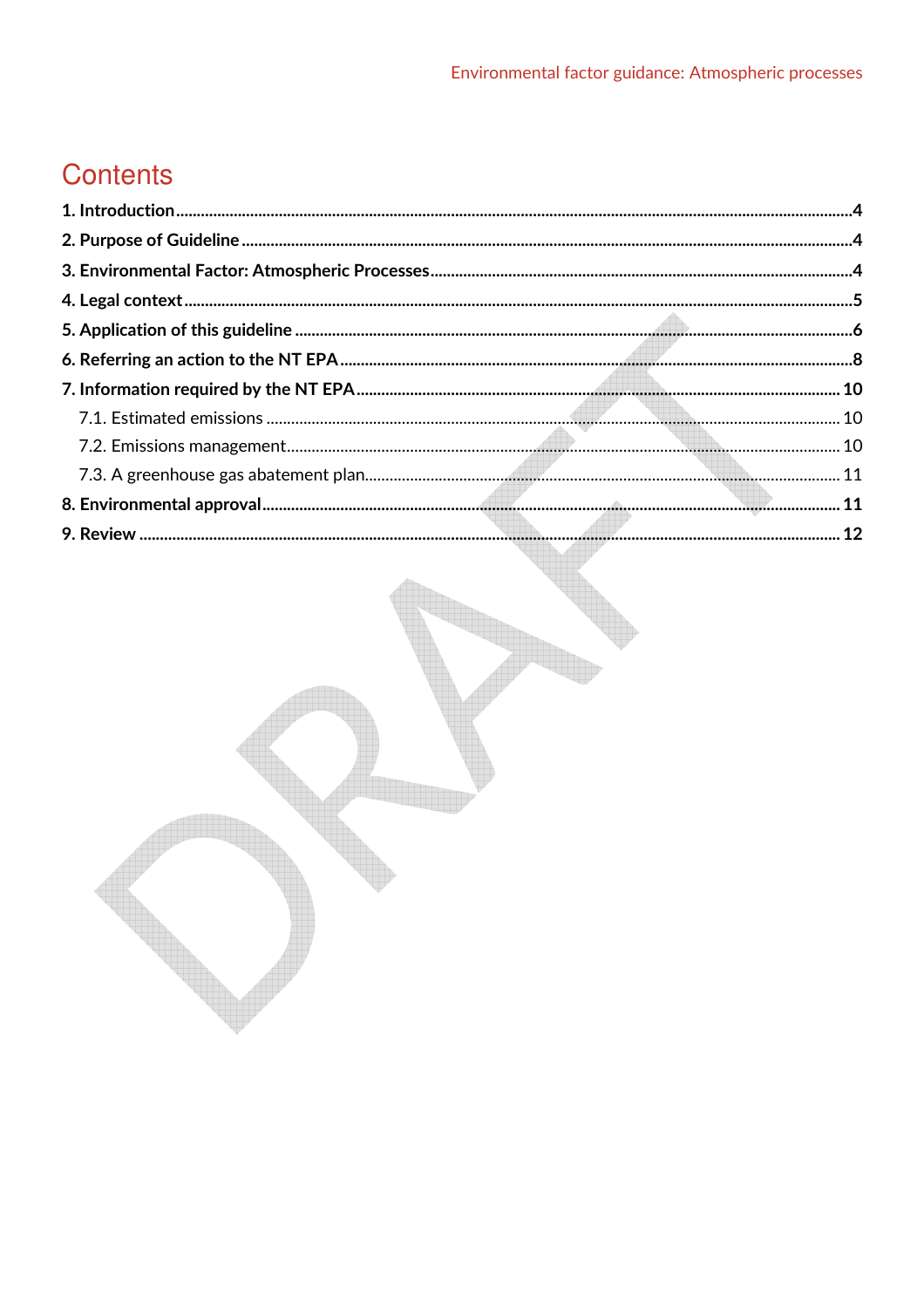# 1. Introduction

Under the *Environment Protection Act 2019* (EP Act), a proposed action that has the potential to have a significant impact on the environment must be referred to the Northern Territory Environment Protection Authority (NT EPA) for assessment. The NT EPA is responsible for deciding whether a proposed action requires environmental impact assessment under the EP Act. A proposed action or strategic proposal that undergoes environmental impact assessment by the NT EPA must have an environmental approval granted by the Minister for Environment before it can proceed in the Northern Territory (NT).

To guide the environmental impact assessment process the NT EPA has developed a series of environmental factors and objectives (environmental factors) as a system for organising environmental information and identifying key values that require protection. The environmental factors assist in determining the potential significance of a proposed action.

The NT EPA is developing guidelines to support each of its environmental factors and objectives, including for the environmental factor – Atmospheric Processes.

#### **This Guideline has been drafted to support the Environmental Factor – Atmospheric Processes. The NT EPA invites you to provide your input and comment on the draft Guideline.**

# 2. Purpose of Guideline

The purpose of this guidance is to outline when and how the NT EPA's Environmental Factor: Atmospheric Processes is considered in the environmental impact assessment process.

The guideline provides advice on the following:

- 1. a proponent's obligations in respect to the *Environment Protection Act 2019*
- 2. when to refer a proposed action based on greenhouse gas emissions
- 3. requirements of assessment documentation relating to the Environmental Factor: Atmospheric Processes.

# 3. Environmental Factor: Atmospheric Processes

As concluded by the Intergovernmental Panel on Climate Change<sup>1</sup>, it is unequivocal that human influence has warmed the global climate system since pre-industrial times. The IPCC advised that it will only be with immediate and large-scale reductions in greenhouse gas emissions that global warming will be limited to between 1.5°C and 2°C.

The 'Northern Territory Climate Change Response: Towards 2050' establishes the Northern Territory Government's target of net zero greenhouse gas emissions by 2050. In September 2021 the Northern Territory Government released the policy 'Greenhouse Gas Emissions Management for New and Expanding Large Emitters' on 1 September 2021. The Policy sets out the Northern Territory Government's expectations for how greenhouse gas emissions are to be managed from new, or expanding, industrial and land use development projects as one means of achieving the net zero by 2050 target. The Policy applies to new projects and expansions of existing projects that require an environmental authorisation and are considered to be 'large emitters'.

<sup>1</sup> Intergovernmental Panel on Climate Change 2021, 'Climate Change2021: The Physical Science Basis'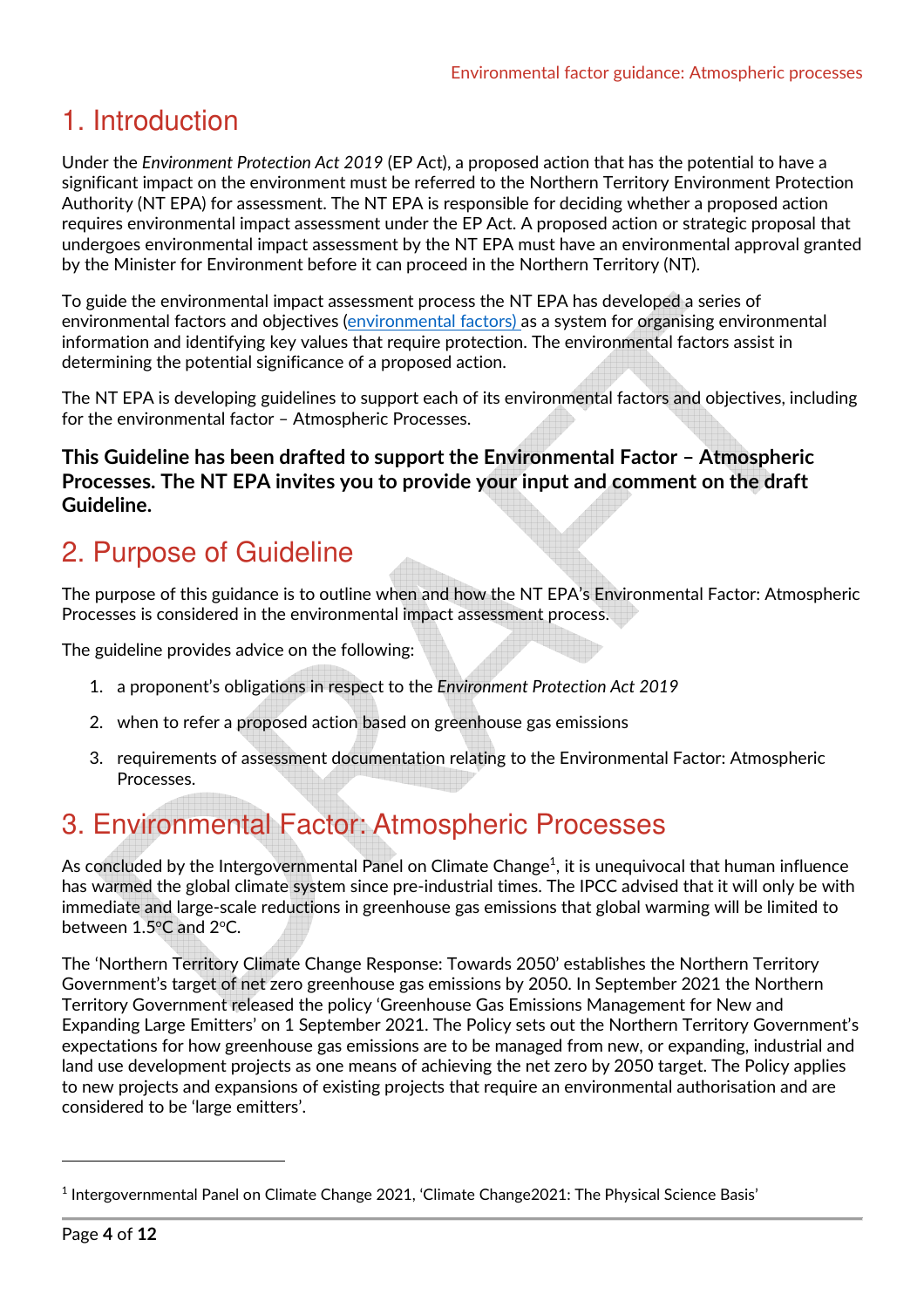The NT EPA has incorporated the Northern Territory Government's net zero greenhouse gas emissions by 2050 target into the environmental objective for the NT EPA's Environmental Factor: Atmospheric Processes.

| <b>Theme</b> | <b>Factor</b>                | <b>Objective</b>                                                                                                                                                  |
|--------------|------------------------------|-------------------------------------------------------------------------------------------------------------------------------------------------------------------|
| <b>AIR</b>   | Air quality                  | Protect air quality and minimise emissions and their impact<br>so that environmental values are maintained.                                                       |
|              | <b>Atmospheric processes</b> | Minimise greenhouse gas emissions so as to contribute to<br>the Northern Territory Government's target of achieving<br>net zero greenhouse gas emissions by 2050. |

The Environmental Objective recognises the fundamental link between the release of greenhouse gas emissions from an action, their impact on atmospheric processes and the subsequent changes to climate.

The NT EPA's Environmental Factor: Atmospheric Processes has the purpose of ensuring greenhouse gas emissions from actions requiring assessment under the EP Act are minimised.

### 4. Legal context

The *Environment Protection Act 2019* (EP Act) states that the purpose of the environmental impact assessment and approval system in the NT is to ensure there is no unacceptable impact on the environment resulting from actions, now or in the future (section 42(a)).

If a proposed action may have a significant impact on the environment it is to be planned, assessed and carried out taking into account (section 42(b)):

- the principles of ecologically sustainable development
- the environmental decision-making hierarchy
- the waste management hierarchy
- ecosystem-based management
- the impacts of a changing climate.

The purpose of section 42(b) is to ensure that the environmental impact assessment system considers how development may impact on climate as well as how changes in climate may impact on developments.

Section 42(b) of the EP Act places obligations on both the NT EPA and proponents of a proposed action to ensure that climate change impacts are addressed through the planning and assessment of a proposed action and in the implementation and carrying out of the proposed action.

This section of the EP Act applies to all proposed actions that may have a significant impact on the environment. It is not limited to those proposals where the NT EPA has determined that the potential greenhouse gas emissions associated with the proposed action may have a significant impact.

Consequently, in accordance with section 42(b) of the EP Act, in its assessments of all proposed actions, the NT EPA will consider:

• the greenhouse gas emissions of an action (acknowledging the link between greenhouse gas emissions and climate change)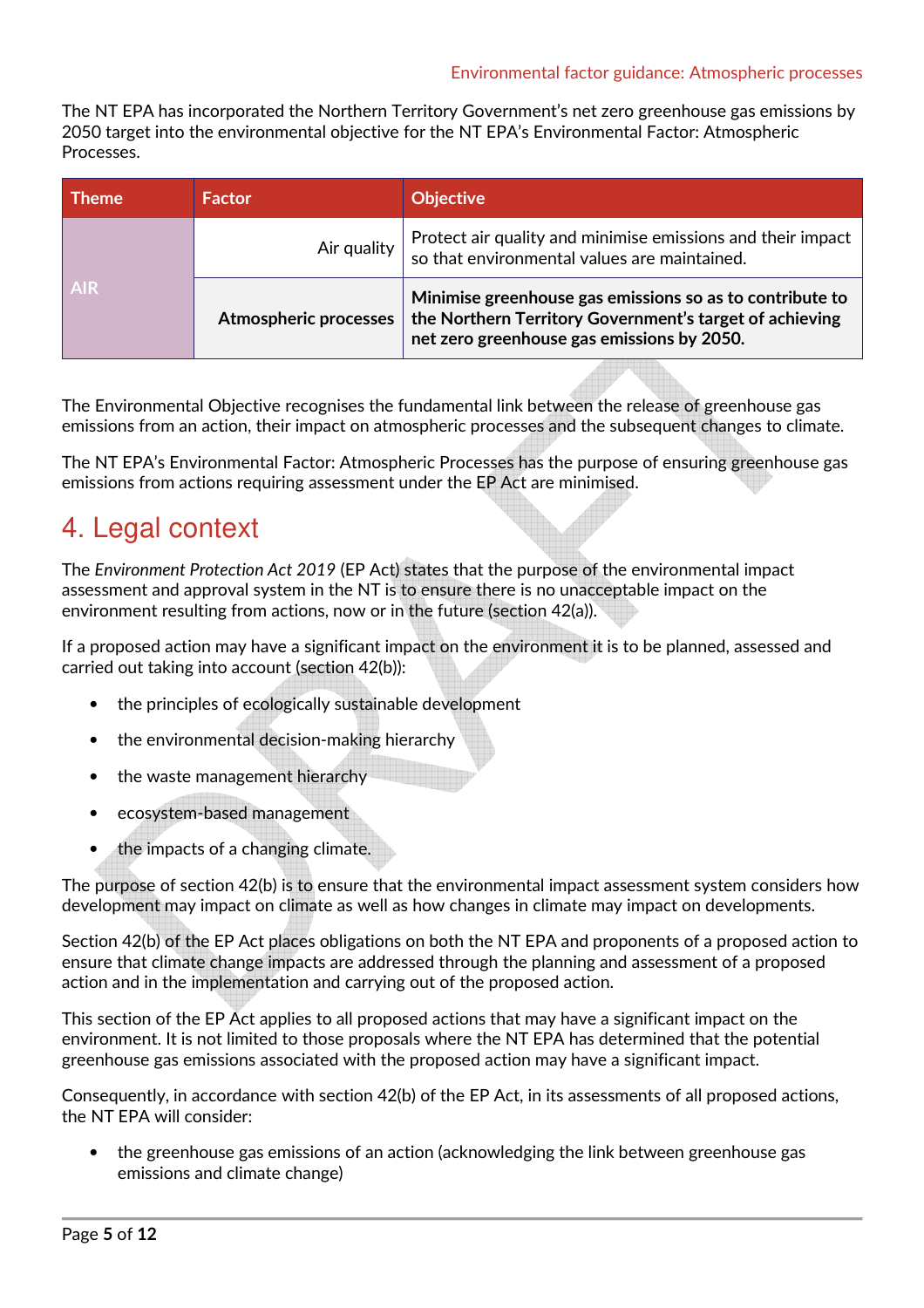- the impacts of climate change on an action (for example, rising sea levels, water security, heat stress etc.)
- the potential for an action to exacerbate the impacts of climate change (for example, cumulative impacts associated with displacing species already under threat from shrinking habitat due to a changing climate).

When addressing climate change impacts in project planning and implementation a proponent has obligations under section 43 of the EP Act – the general duty of proponents, which include:

- To consider the principles of ecologically sustainable development in the design of the proposed action.
- To apply the environmental decision-making hierarchy in the design of the proposed action.
- To consider the waste management hierarchy in the design of the proposed action.

# 5. Application of this guideline

Where a proposed action meets the thresholds specified in this guideline, the proponent is to refer the action to the NT EPA for consideration in accordance with the EP Act. The referral:

- must include the information specified in section 7.1 of this guideline, and
- should contain the information specified in sections 7.2 and 7.3 of this guideline.

If the proposed action does not meet the thresholds identified in this document and the proponent is required to refer the proposed action due to a potentially significant impact on another of the NT EPA's Environmental Factors, the referral:

- must include an estimate of the proposal's greenhouse gas emissions (proponents are encouraged to do this in accordance with section 7.1 of this guideline)
- must address the requirement of section 42(b) of the EP Act to consider the impacts of a changing climate, and
- should include a greenhouse gas abatement plan (noting that this may be required by the NT EPA as part of the assessment process).

Proponents should also consider the NT EPA's guidance 'Referring a proposal to the NT EPA'.

#### *Supporting information – the NT emissions profile*

*The NT's greenhouse gas emissions accounts are contained in the Australian Government's State and Territory Greenhouse Gas Inventories (STGGI) report, which is produced annually by the Australian Government's Department of Industry, Science, Energy and Resources (DISER). The STGGI is prepared as part of the National Greenhouse Gas Inventory (NGGI) Report, drawing on the information provided in the NGGI, and disaggregating it down to the individual state and territory level.* 

*The NGGI reports net emissions from the following sectors:* 

- *energy*
- *industrial processes and product use*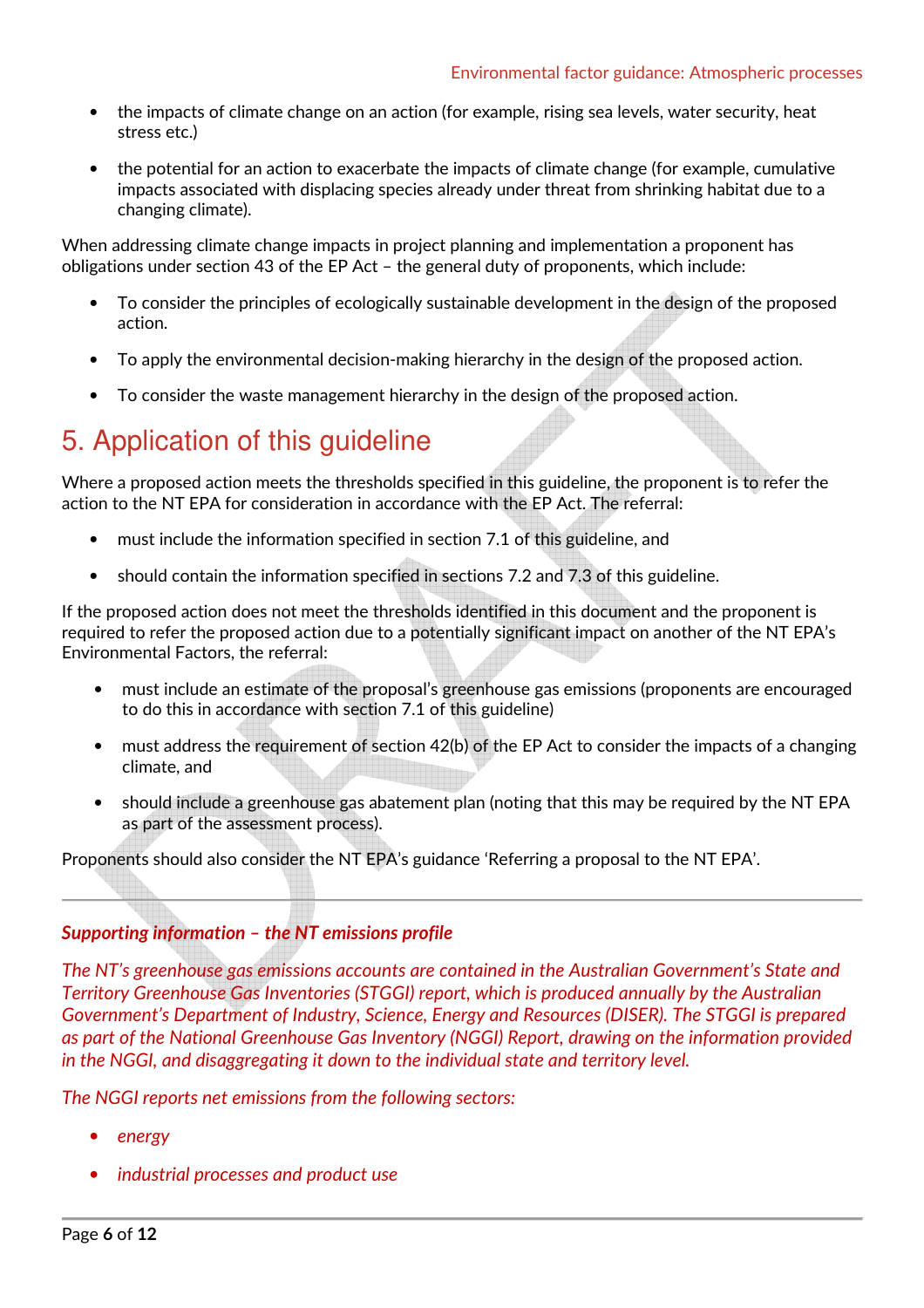- *agriculture*
- *land use, land use change and forestry (LULUCF)*
- *waste.*



NT 2019 Greenhouse Gas Emissions (kt CO2-e)

a 1. Energy a 2. Industrial Processes a 3. Agriculture a 4. Land Use, Land-Use Change and Forestry a 5. Waste

*In 2019 the total emissions from the NT were 20.7 million tonnes carbon dioxide equivalent (Mt CO2 e). This is an increase of 46.5% from 2005 emission levels. This increase is attributed to the growth in mining and exports driving increases in fugitive emissions from fossil fuel extraction and stationary energy emissions (*State and territory greenhouse gas inventories: annual emissions | Department of Industry, Science, Energy and Resources)*.* 

*In 2019 the energy and IPPU sectors accounted for 66% of total NT emissions, agriculture 17% of total emissions and LULUCF 16% of total emissions. Emissions from the energy sector are the major source of emissions in the Northern Territory.* 

*The NT is one of the few Australian jurisdictions where emissions from the LULUCF sector represent an emissions source as opposed to a sink.* 

*In 2019, LULUCF emissions declined from the long-term average of 44% of total NT emissions (since 1990) to 16% of total NT emissions. This is attributable to rising emissions in the energy sector as well as declining LULUCF emissions resulting from a reduction in fire-related emissions from savanna grasslands and woodlands.* 

*Fires in tropical savanna country, especially late in the dry season, are the major contributor to LULUCF emissions in the NT. The next-largest contributor to the Territory's LULUCF emissions is land clearing.*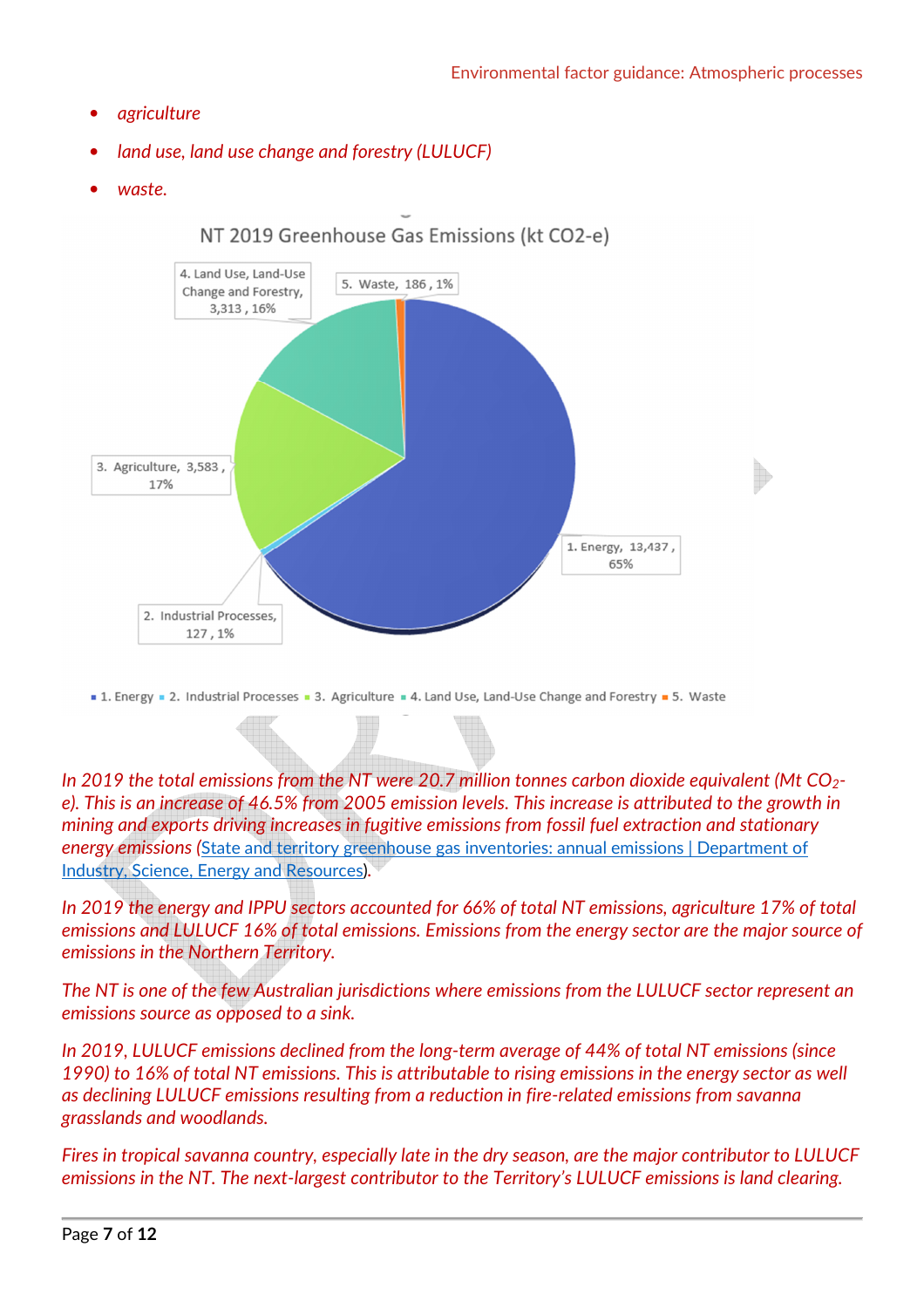*By comparison to savanna burning, it is a relatively small contributor, in 2019, land clearing (comprising land converted to cropland, grassland, wetland, or settlements) totalled approximately 8% of total LULUCF emissions.* 

### 6. Referring an action to the NT EPA

The EP Act requires a proponent to refer an action to the NT EPA for assessment if it has the potential for a significant impact on the environment. Alternatively, a statutory decision-maker may refer an action to the NT EPA for assessment, or the NT EPA may call in an action for assessment.

For the Environmental Factor: Atmospheric Processes, the potential to have a significant impact on the environment is determined based on the level of greenhouse gas emissions generated by an action.

Under the Environmental Factor: Atmospheric Processes a proponent is to refer a proposed action to the NT EPA if its emissions exceed:

- For an industrial proposed action: 100 000 tonnes carbon dioxide equivalent (tCO2-e) (scope 1) in any financial year over the life cycle of a proposed action.
- For a land use proposed action: 500 000 tCO2-e (scope 1) generated from a single clearing action, or cumulatively from multiple land clearing actions on a property over time.

These thresholds are provided as a guide to when a referral is required. A proponent should consider referring a proposed action if the emissions from a proposed action are below but close to the thresholds, and the NT EPA may decide to call-in a proposed action that has emissions below the guiding thresholds.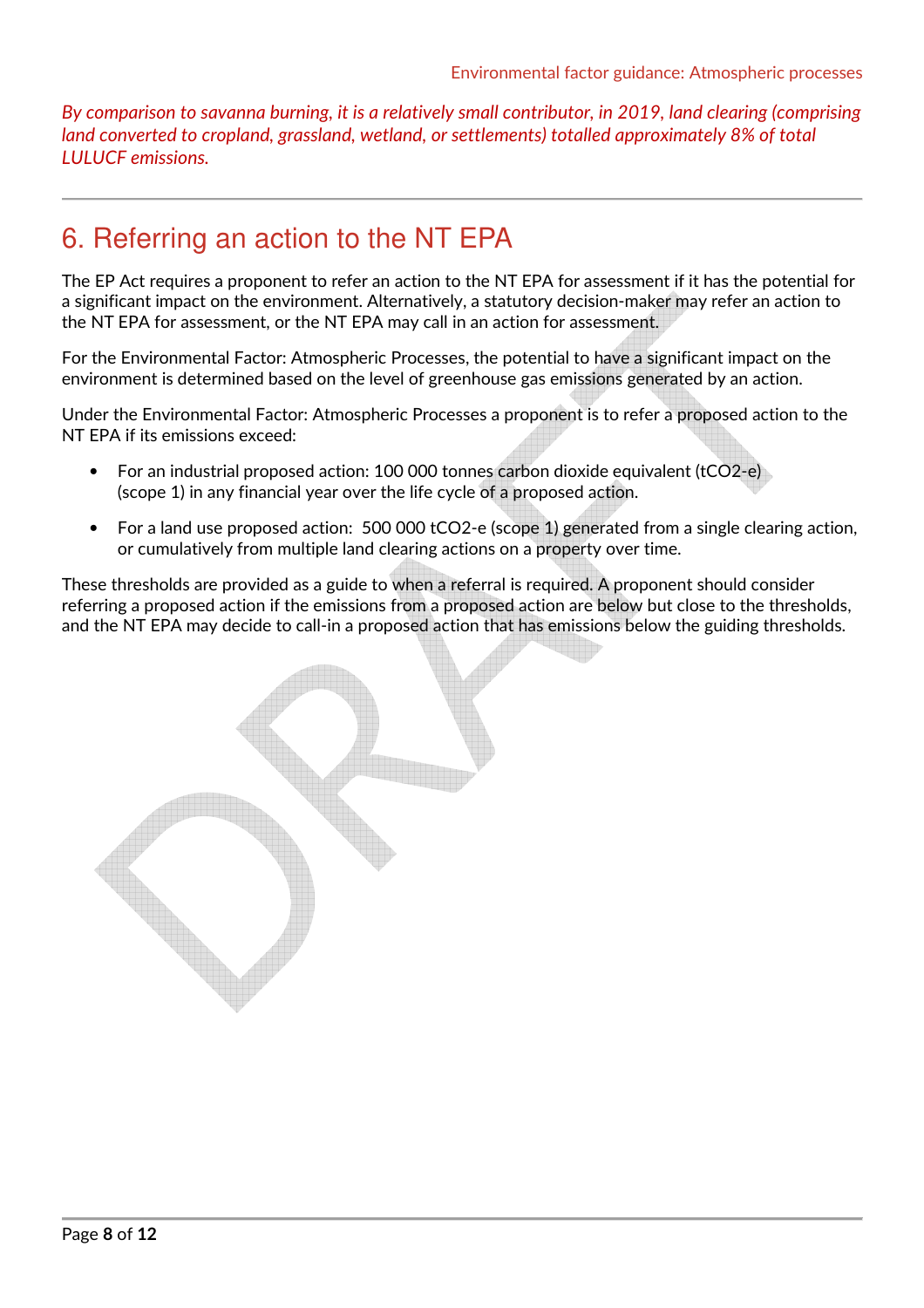#### *Supporting Information – the NT EPA's considerations*

*The NT Government released the policy 'Greenhouse Gas Emissions Management for New and Expanding Large Emitters' (the Large Emitters Policy) on 1 September 2021. The Policy sets out the NT Government's minimum requirements for how greenhouse gas emissions are to be managed from new, or expanding, industrial and land use development projects. It applies to new projects and expansions of existing projects that require an environmental authorisation and are considered to be 'large emitters'.* 

*The Large Emitters Policy includes the following thresholds as an indication of what the Northern Territory Government considers to be a large emitter:* 

- *The industrial project threshold is 100 000 tCO2-e (scope 1) in any financial year over the life cycle of a project.*
- The land use project threshold is 500 000 tCO<sub>2</sub>-e (scope 1) generated from a single clearing action, or *cumulatively from multiple land clearing actions on a property over time.*

*Under the EP Act, an action requires environmental impact assessment if it has the potential to have a significant impact on the environment. It is the NT EPA who decides whether assessment is required or not, and this cannot be directed by government policy. The Large Emitters Policy does, however, provide clear guidance to the NT EPA on when the NT Government believes emissions are significant enough to require assessment and regulation.* 

*The NT EPA reviewed the NT Government's policy and acknowledges the justification for the chosen threshold levels stated in the Policy. The NT EPA is of the view that the thresholds established by the Large Emitters Policy provide a reasonable position for when the emissions from a proposed action have the potential to have a significant impact on the environment. The NT EPA proposes to adopt the thresholds as a guide to when a proposed action requires referral to the NT EPA for consideration under the EP Act. In taking this approach, the NT EPA maintains discretion in its determination of significance.* 

*As with the Large Emitters Policy, the NT EPA has included a separate referral threshold for land clearing activities. The NT EPA recognises thatlLand clearing actions contribute to the greenhouse gas emissions inventory for the NT, primarily as carbon dioxide (CO2). As a greenhouse gas emission, CO2 has less warming potential than other types of greenhouse gas emissions, such as methane, nitrous oxide, hydrofluorocarbons, perfluorocarbons and sulfur hexafluoride (associated with energy consumption and industrial processes) and the proposed threshold level reflects this difference.* 

*In developing this guideline the NT EPA also considered adopting the Large Emitters Policy thresholds as a threshold for requiring environmental assessment of a proposed action. However, the NT EPA recognised the need to retain its flexibility when determining significance. Adopting the Large Emitters Policy thresholds as referral thresholds allows the NT EPA to call in a proposed action for environmental assessment even when the thresholds have not been met. The NT EPA also considered applying a threshold range to minimise a proposed action being planned to ensure its emissions are just shy of the threshold in order to avoid referral. However, this was considered unnecessary as the NT EPA can use its powers to call in a proposed action which it considers has the potential for significant environmental impact, regardless of whether the referral thresholds have been met.*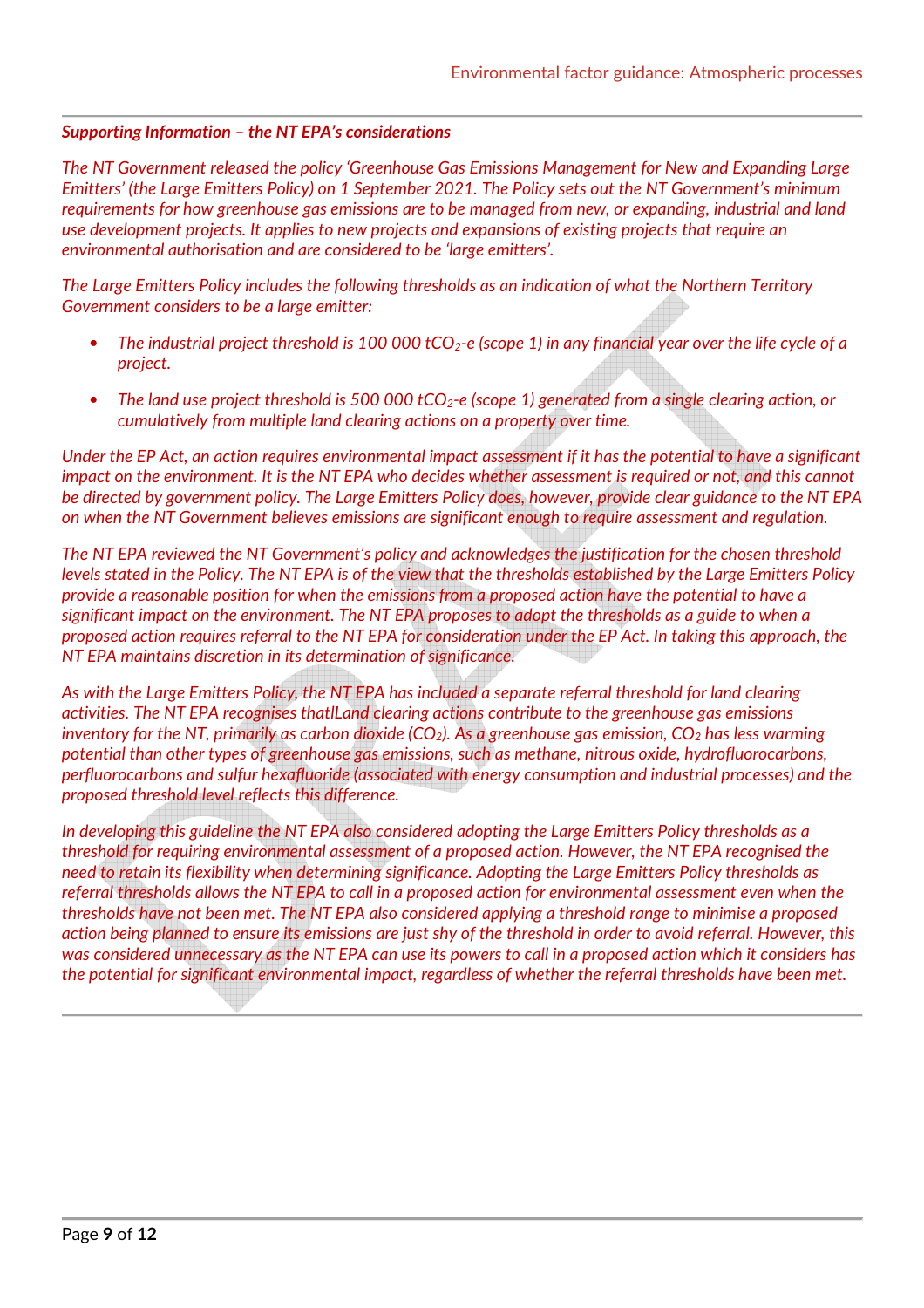# 7. Information required by the NT EPA

The NT EPA will require comprehensive information to support its assessment and decision making under the EP Act. A proponent is encouraged to provide the information with a referral, particularly when projected emissions are above thresholds. At a minimum, the NT EPA would expect a referral to provide information on estimated emissions.

### **7.1. Estimated emissions**

For proposed actions and expanding actions that meet the thresholds in the guideline, the NT EPA will require the following information:

- Estimates of annual and total scope 1, scope 2 and scope 3 emissions over the life of the action.
- A breakdown of scope 1, scope 2 and scope 3 emissions according to the emission source locations of within the NT and/ or elsewhere in Australia and/ or outside of Australia.
- A breakdown of emissions by source, including but not limited to: stationary energy; fugitives; transport; and emissions associated with changes to land use (scope 1 emissions from land use change are not included in threshold calculations for industrial actions, however they are to be provided as part of an action's emissions profile).
- A comparison of estimated emissions against Northern Territory and Australian greenhouse gas emissions, as reported in Australia's National Greenhouse Accounts.

The NT EPA expects emissions to be calculated using Australian Government endorsed methodologies. Resources and calculators are found on the Australian Government's Clean Energy Regulator website. To calculate emissions from land use, specifically land clearing, proponents are to use the Full Carbon Accounting Model (FullCam) available on the Australian Government's Department of Industry, Science, Energy and Resources website.

Where a proponent does not follow an Australian Government methodology, it must provide clear reasoning and justification within its documentation for the choice of methodology.

### **7.2. Emissions management**

The NT EPA will require proponents to outline how their proposed action will contribute to the NT's target of zero net emissions by 2050. Proponents will be required to demonstrate that all reasonable and practicable measures have been applied to reduce emissions, including through best practice design, technology and management. The NT EPA will require a proponent to demonstrate emissions reduction over the life of a proposed action with the aim of achieving net zero emissions by 2050 (or, where appropriate, by the action's end of life).

Information required by the NT EPA includes:

- 1. Identification of the latest technologies and environmental management procedures available at the scale of the proposed action.
- 2. Evidence that the proposed technologies and procedures are capable of achieving stated greenhouse gas emissions and emission reductions.
- 3. Projected emissions intensity of the proposed action (emissions per unit of production) and benchmarking against other comparable actions/ projects.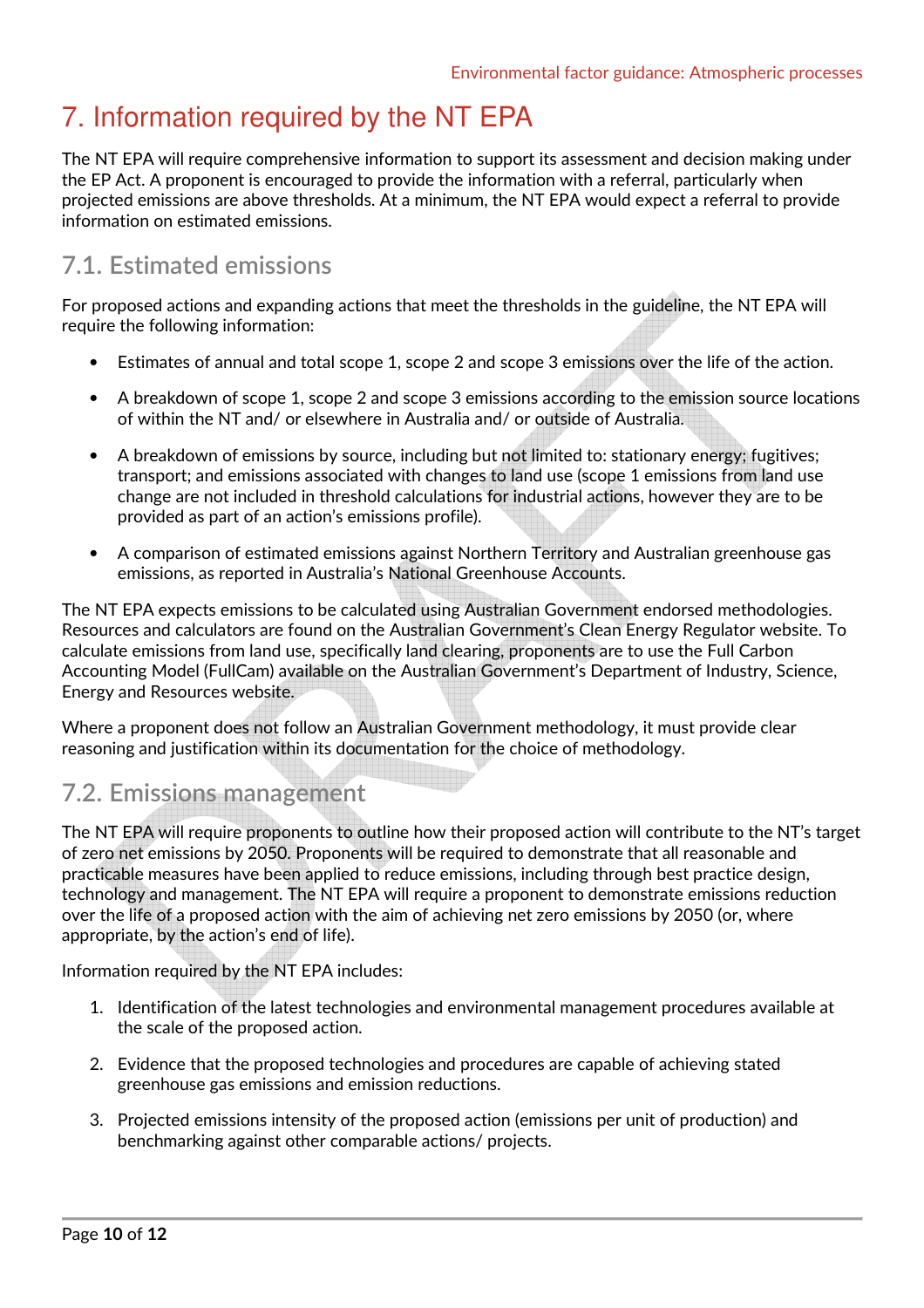4. Identification of local conditions and current circumstances of the proposed action that might influence the choice of technologies or procedures to mitigate greenhouse gas emissions.

A proponent must demonstrate how it has applied the decision-making hierarchy by:

- 1. avoiding emissions through best practice design ensuring emissions and energy intensity are minimised at the design stage (facility design, technology choice, operation and closure methodologies) and / or achieving reduced emissions through the adoption of renewable / low emission technologies
- 2. incorporating mitigation and continuous improvement measures to reduce emissions over the life of an action – this includes the planned the planned introduction of measures to improve performance as well as setting targets for reducing emissions over time
- 3. if appropriate, identifying options to offset significant residual greenhouse gas emissions that cannot be avoided or mitigated – offsets should be developed in consideration of the NT Offsets Framework<sup>2</sup>.

### **7.3. A greenhouse gas abatement plan**

Where a proposed action requires environmental assessment due to its potential for significant greenhouse gas emissions, the NT EPA will require the proponent to prepare a greenhouse gas abatement plan which addresses scope 1 emissions, and where the action includes scope 2 emissions, those scope 2 emissions. A proponent may choose to submit the greenhouse gas abatement plan with a referral.

At a minimum the plan should outline:

- 1. regular interim and long-term targets (and corresponding timeframes) that reflect an incremental reduction in scope 1, and if applicable scope 2, emissions over the life of the action with the aim of achieving net zero greenhouse gas emissions by 2050 (or, where the action is completed before 2050, preferably by the end of the life of the action)
- 2. the intended actions to avoid, mitigate and offset greenhouse gas scope 1 and, if applicable, scope 2 emissions
- 3. the intended locations where emissions reduction actions for scope 1 and, if applicable, scope 2 emissions will have effect, within the NT and/ or elsewhere in Australia and/ or outside of Australia
- 4. strategies that demonstrate that all reasonable and practicable measures have been, and will continue to be, applied to avoid and reduce an action's emissions over time
- 5. a timetable for review of the plan.

It is understood that some details of contemplated abatement actions may constitute commercial-inconfidence information. In accordance with s.281 of the EP Act, the proponent may request that specific details are treated as confidential and are not made publicly available.

### 8. Environmental approval

The Minister for Environment (the Minister) is responsible for granting or refusing to grant an environmental approval.

<sup>2</sup> Available from: depws.nt.gov.au/environment-information